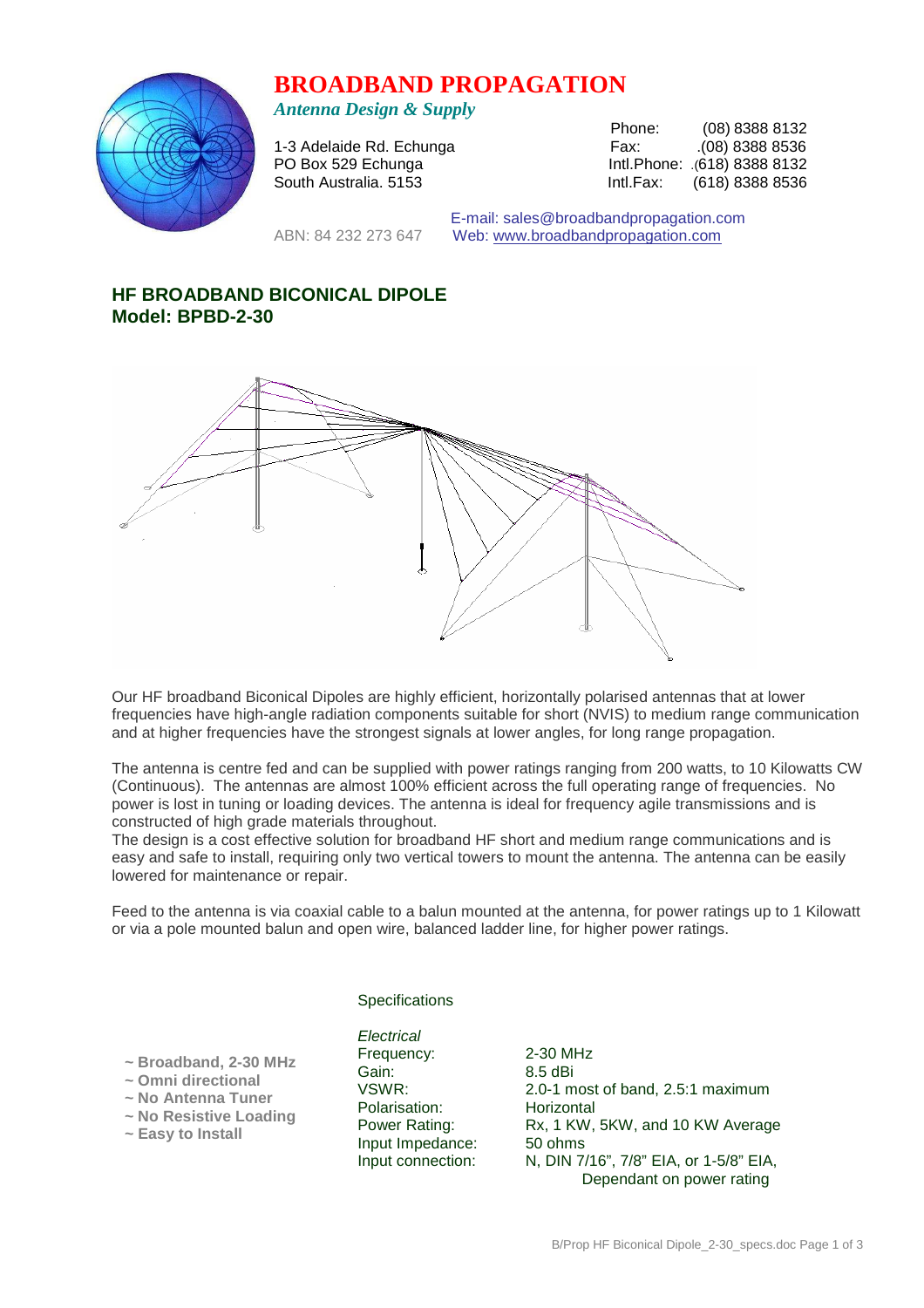

3D Pattern @ 2MHz

# **Specifications**

**Mechanical** Mast Height: 20m<br>
Overall length: 80m<sup>\*</sup> Overall length: 80m<sup>\*</sup><br>
Overall Width: 40m Overall Width: Wind Rating 230 km/hr

45

60

ТĘ

у<br>Ж

\* Antenna length measured at extreme guying points

All metal materials are of high grade stainless steel or hotdip galvanised steel. Ceramic insulators used throughout.

#### **RADIATION PATTERNS:**







B/Prop HF Biconical Dipole\_2-30\_specs.doc Page 2 of 3